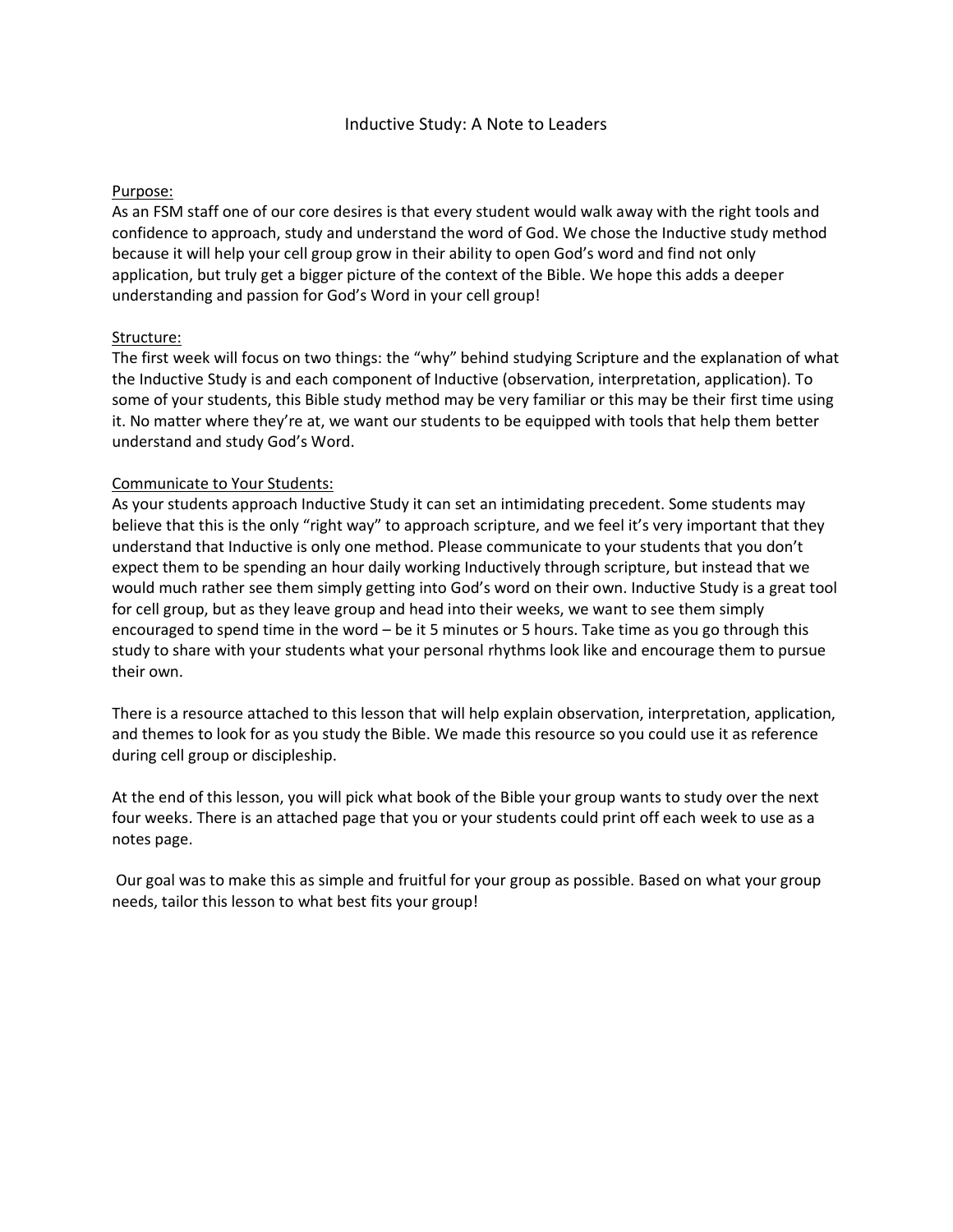- Lesson 1 -

Ice breaker: What are the main things that discourage you or hold you back from reading/studying your Bible?

Why:

- Ask: "So, why do I even need to do this?". Have you ever thought that before about studying the Bible?
	- $\circ$  Leader tip: great opportunity to share when you have felt that way (because we all have!) and why you still choose to read the Bible even when you don't feel like it or see "results".
- What do these verses say about why we read and study the Bible?
	- o 2 Timothy 3:16 | We read it because it is **God's Word to us**
	- o Psalm 119:86,160 | We read it because it is **reliable and constant.**
	- o Psalm 119:24, 105 | We read it because **it teaches us and helps follow God.**
	- o Psalm 119:174-175 | We read it because **God's Word restores us and strengthens us.**
	- o Psalm 119: 2, 105 | We read it because it **deepens our relationship with God**
	- o Luke 24:27 | We read it because **God's Word points us to Jesus, our Savior**

## Observations:

Optional Activity: Take an object and ask them to give you 10 descriptions or facts about it.

- Ask: What is an observation? Are you always aware that you are making observations about things? Why or why not?
- Use the handout to explain observations.

Practice It:

- o Have your students read alone and make 5 observations about Romans 5:1-5
- o Have them come back together to share some of their observations.
	- $\circ$  Leader tip: This is a good time to help them not jump to interpretations because that is easy to do without realizing it.

Ask: Was that easy or hard? Why?

Interpretations:

- Ask: What is an interpretation? How is it different than an observation? Why does interpretation come after observation?